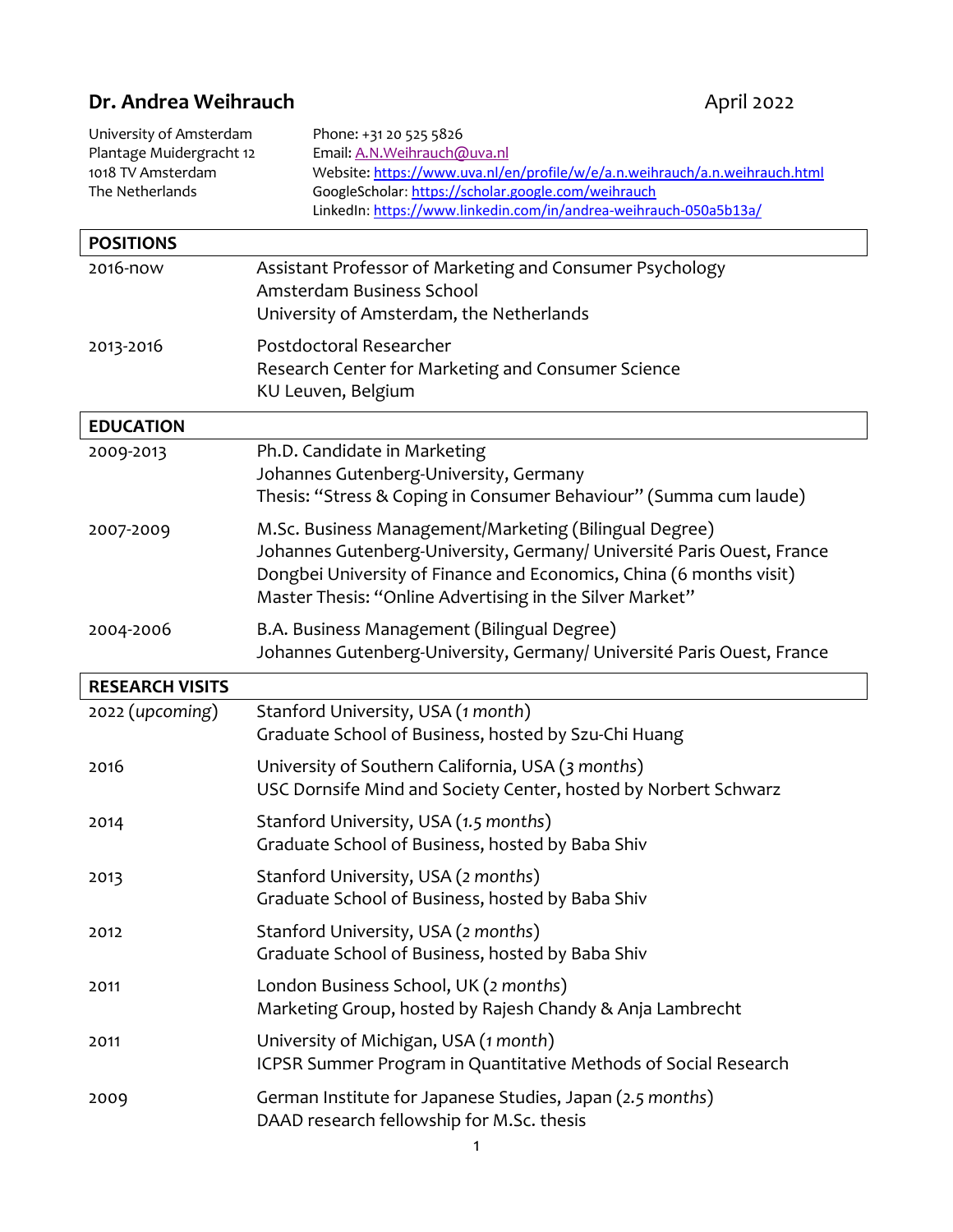## **RESEARCH INTERESTS & METHODS**

## **Technology (Marketing) for A Better World**

My research is centered around the introduction of (disruptive) innovations to the consumer space. I examine how consumer behavior changes as the lines between humans and machines become blurry and consumers are exposed to technologies such as (humanoid) robots, technological human-enhancement products, artificial intelligence, and virtual/augmented reality.

Beyond consumer "acceptance", I examine how to use (disruptive) innovations for consumer wellbeing and positive societal change. As such, technology ethics, regulations, and privacy-related consumer research make up an important part of my interests, and I focus a lot of my work on vulnerable and/or marginalized consumer groups.

**Keywords**: Consumer Reponses to Technology, Technology Ethics, Consumer Privacy, Vulnerable Consumers (Discrimination, Underserved Consumers/Communities)

**Methods**: Experiments, Field studies, Conjoint Analysis

## **PUBLICATIONS**

## **In peer-reviewed academic journals:**

Joris Demmers, **Andrea Weihrauch**, Frauke Mattison-Thompson (2021): "Your Data are (Not) My Data: The Role of Social Value Orientation in Sharing Data About Others." *Journal of Consumer Psychology, early view online version*. https://doi.org/10.1002/jcpy.1255

**Andrea Weihrauch**, Szu-Chi Huang (2020): "Portraying Humans as Machines to Promote Health: Unintended Risks, Mechanisms, and Solutions." *Journal of Marketing*, 85 (3), 184-203. https://doi.org/10.1177/0022242920974986

- è *Financial Times Nominee - Responsible Business - Best business school academic research published in the past three years that addresses societal challenges, with evidence of positive impact on policy or practice, nominated by Editor of Journal of Marketing.*
- è *Article in the top 5% of all research outputs scored by Altmetric, among the highest scoring outputs from Journal of Marketing (#18 of 963).*

Daniella Kupor, Szu-Chi Huang, Michal Maimaran, **Andrea Weihrauch**\* (2018): "Leveraging Means– Goal Associations to Boost Children's Water Consumption: A Four-School Three-Month Field Experiment." *Journal of the Association for Consumer Research*, 4 (1), 77-86. http://dx.doi.org/10.1086/700843 *\* all authors contributed equally*

è *Collaboration with UNICEF (Panama).*

Frank Huber, Frederik Meyer, **Andrea Weihrauch**, Isabelle Weisshaar (2013): "Cherish your Loved Ones – The Role of the Feeling of Care and Security in Advertising." *International Review of Retail, Distribution and Consumer Research*, 24 (2), 213-220. https://doi.org/10.1080/09593969.2013.855643

Frank Huber, Michael Lenzen, Frederik Meyer, **Andrea Weihrauch** (2013): "Brand Extensions in the Platform Countries of Asia – Effects of Fit, Order of Market Entry and Involvement." *Journal of Brand Management*, 20, 424–443. https://link.springer.com/article/10.1057/bm.2012.50

Frank Huber, Frederik Meyer, Johannes Vogel, **Andrea Weihrauch**, Julia Zimmermann (2012): "Endorser Age and Stereotypes: Consequences on Brand Age." *Journal of Business Research*, 66 (2), 207–215 – *based on M.Sc. thesis*. https://doi.org/10.1016/j.jbusres.2012.07.014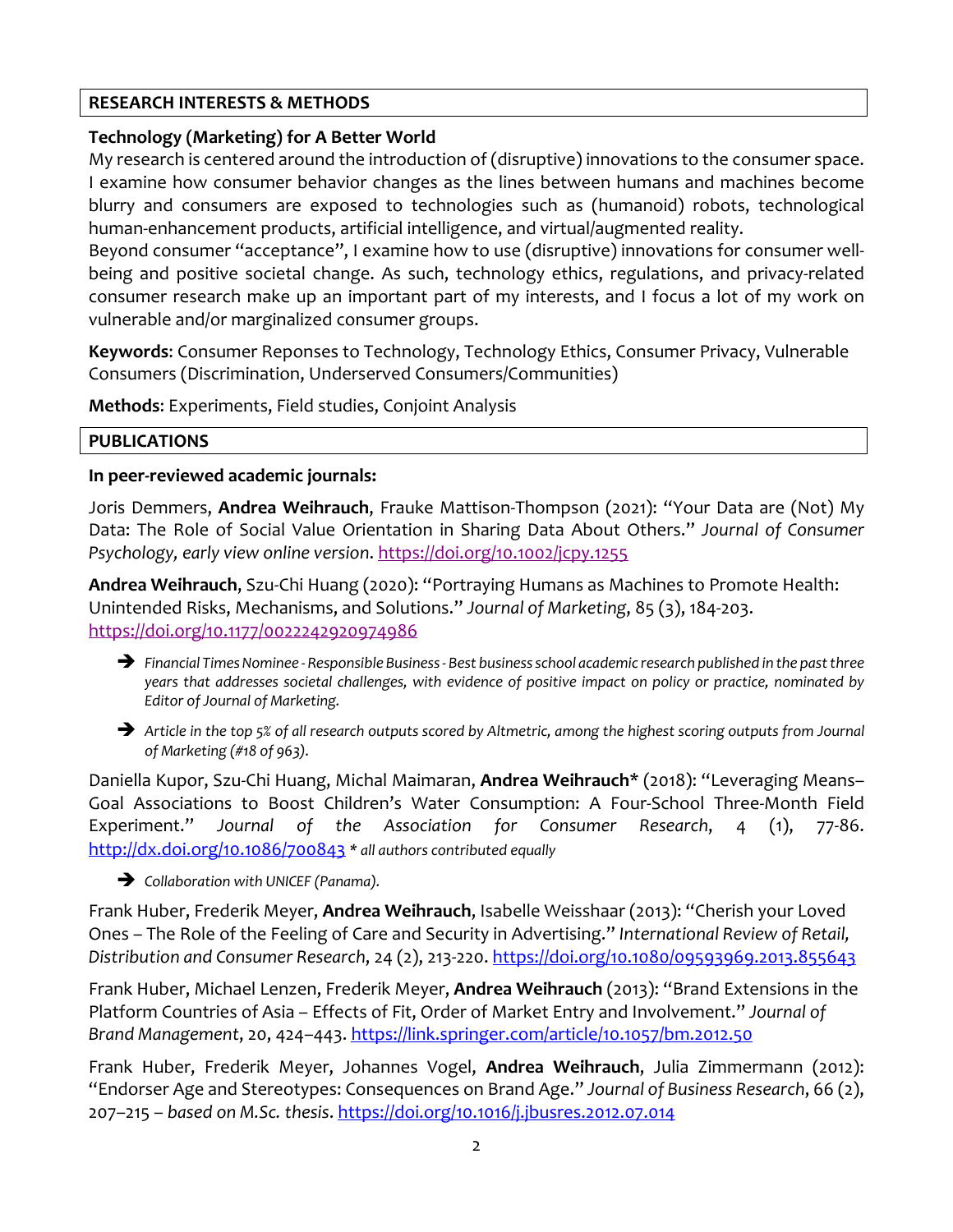## **Books & Book Chapters:**

Andrea Weihrauch (2013): Stressing the Importance of Stress: The Role of Stress and Coping in Consumer Psychology and Behavior, PhD Thesis, Johannes Gutenberg University Mainz.

### **In German:**

Frank Huber, Andrea Weihrauch, Michelle Höchst (2012): "Orderverhalten von Einkäufern in B2B Märkten – eine kausalanalytische Studie zum Wechselspiel von ökonomischen und emotionalen Faktoren", JOSEF EUL VERLAG, Lohmar*.*

Frank Huber, Andrea Weihrauch, Frederik Meyer, Julia Weindel (2012): "Erfolgreiche Arbeitgebermarken-Gestaltung bei potentiellen und bestehenden Arbeitnehmern", JOSEF EUL VERLAG, Lohmar*.*

Frank Huber, Frederik Meyer Huber, Andrea Weihrauch (2011): "Guerilla-Marketing Aktionen– Erfolgsversprechende Gestaltungsfaktoren und deren Wirkung auf W.O.M. und Kaufabsicht", in: Bauer, H, Heinrich, D.: Erlebniskommunikation - Erfolgsfaktoren für die Marketingpraxis", Vahlen Verlag, München.

## **PAPERS UNDER REVIEW & WORKING PAPERS**

Andrea Weihrauch, Chunya Xie (Renmin University of China): "Our AI Might Have Failed, but Has Performed Better Than Humans": Using the Better-than-Humans Response to Mitigate Discriminating AI Activities", under review at *Journal of Marketing Research*, accepted at EMAC conference 2022.

Andrea Weihrauch, Tobias Schlager (HEC Lausanne): "The More Immersion is Not Always Better! Using Virtual Reality to Encourage Consumers to Save for Bad (Financial) Times", under review at *International Journal of Marketing Research, accepted at ACR conference 2020*.

 $\rightarrow$  Collaboration with ING Group N.V.

Andrea Weihrauch, Siegfried Dewitte (KU Leuven): "The Present is not the Present: How Processing the Present Progressive Brings Consumer Closer to the Future", prepared for submission to *Journal of Advertising (A), accepted at ACR conference 2015.*

Myrthe Blösser (University of Amsterdam), Andrea Weihrauch: "Who Should Certify AI? Consumer Evaluations of AI Certification Entities", under review at *Journal of Business Ethics (A)*.

## **WORK IN PROGRESS**

- Racial Cues in Robotic Design (with Martina Cossu, University of Amsterdam).
- The Uncanny Valley for Social Media Beauty Filters (with Szu-Chi Huang, Stanford University).
- Lunch Programs for Underserved Communities How to Increase Parental and Elementary School Children's Participation (with Szu-Chi Huang, Stanford University).

è *Collaboration with Government of California*

- Extending the Privacy Calculus to Other's Data (with Joris Demmers, University of Amsterdam; and Arash Laghaie, Goethe University Frankfurt).
- Using your Friends' Data Who is to Blame? (with Joris Demmers, University of Amsterdam; and Frauke Mattison-Thompson, University of Amsterdam).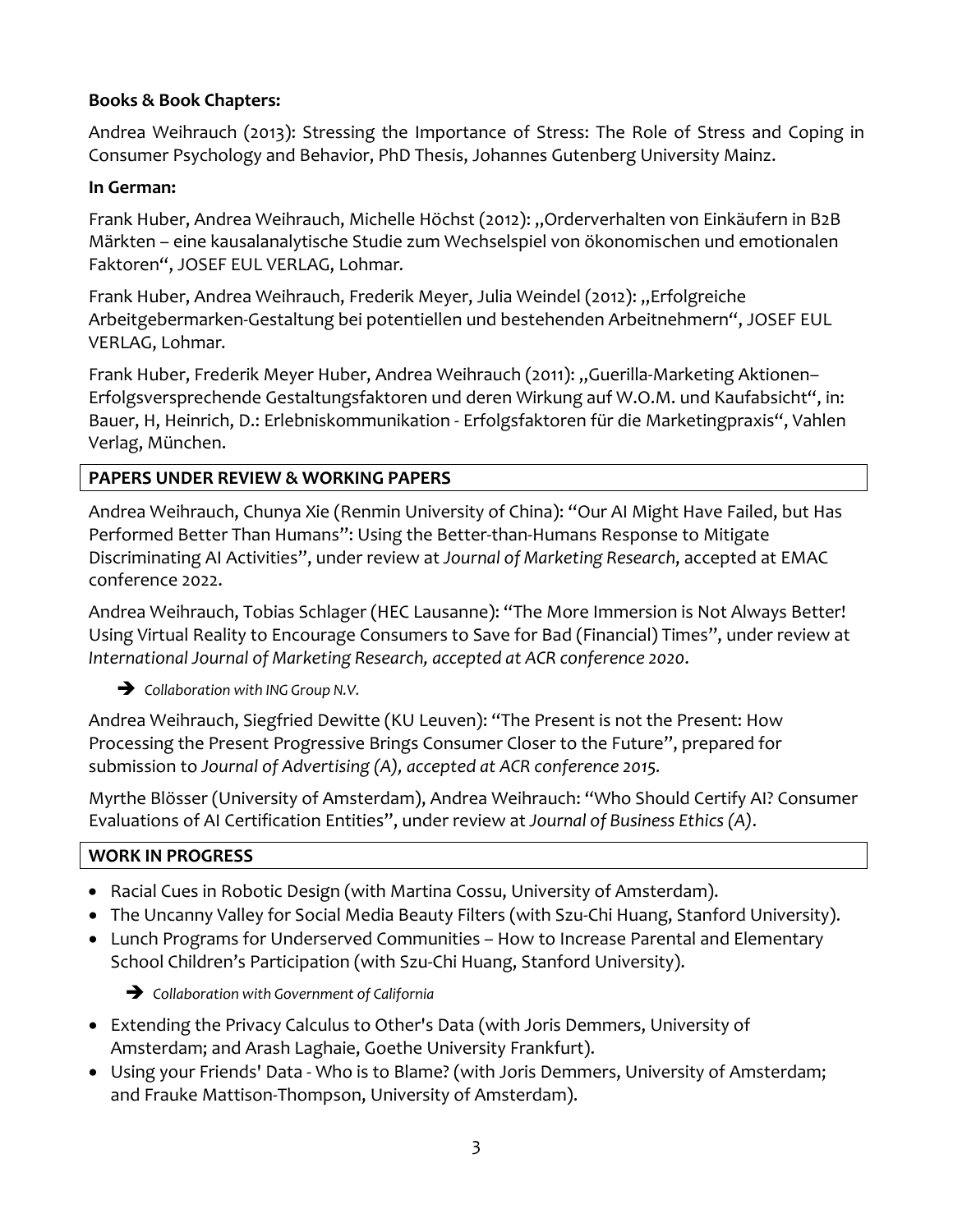## **PH.D. SUPERVISION**

Supervision of Myrthe Blösser (University of Amsterdam): "**Fair Artificial Intelligence and the Need for Regulation**"

Project 1: Who should certify AI – consumer acceptance of AI quality assurance Project 2: Communicating AI fairness metrics to marginalized consumer groups

Co-Supervision with Willemijn van Doelen (University of Amsterdam) of Rhea Goh (University of Amsterdam): "**Minimalism/ De-Consumption**"

Project 1: Artificial Intelligence Use for Sustainability - An Association Conflict? Project 2: Understanding Sustainable Marketing - a (temporal) literature review

Visiting PhD Supervision of Chunya Xie (Renmin University of China): "**Discriminating AI**"

Co-Supervision with Luk Warlop (BI Norway) of Michelle van Gils (KU Leuven): "**Power and Social Relationships**"

**HONORS AND AWARDS**

*For Research/ General Achievements:*

- Financial Times Nominee Responsible Business Best business school academic research published in the past three years that addresses societal challenges, with evidence of positive impact on policy or practice, nominated by Editor of Journal of Marketing.
- TEDxAmsterdam Impact Program Mentor (https://tedx.amsterdam/impact/)
- Nominee, Women's Forum for the Economy & Society Rising Talents 2021-22 (https://events.womens-forum.com/rising-talents-network)

*For Teaching:*

• University of Amsterdam - Teaching Award "**UVA EB Lecturer of the Year 2020**"

*For Ph.D. thesis:*

- Runner-Up (invited for resubmission in 2015) "Wissenschaftspreis 2014 des Deutschen Marketing-Verbands" (http://www.marketingverband.de/auszeichnungen/wissenschaftspreis/)
- Nomination "Preis der Industrie- und Handelskammer für Rheinhessen"
- Nomination "Wissenschaftspreis EHI Retail Institutes" (http://www.wissenschaftspreis.org)
- Nomination "Fürther Ludwig-Ehrhard-Preis" (http://www.ludwig-erhard-initiative.de)
- Scholarship by the "Christine de Pizan Program" European Social Fund
- (scholarship mentor: Nikolaus Franke, Vienna University of Economics and Business)

*For M.Sc. and M.Sc. thesis:*

- Symano Award for Applied Online-Marketing Research 2010
- Nomination "Hochschulpreis David Kopf" (http://www.david-kopf.com/)
- Johannes Gutenberg-University Best of Dean's list 2010 for academic excellence
- Johannes Gutenberg-University Valedictorian Scholarship for excellent academic achievements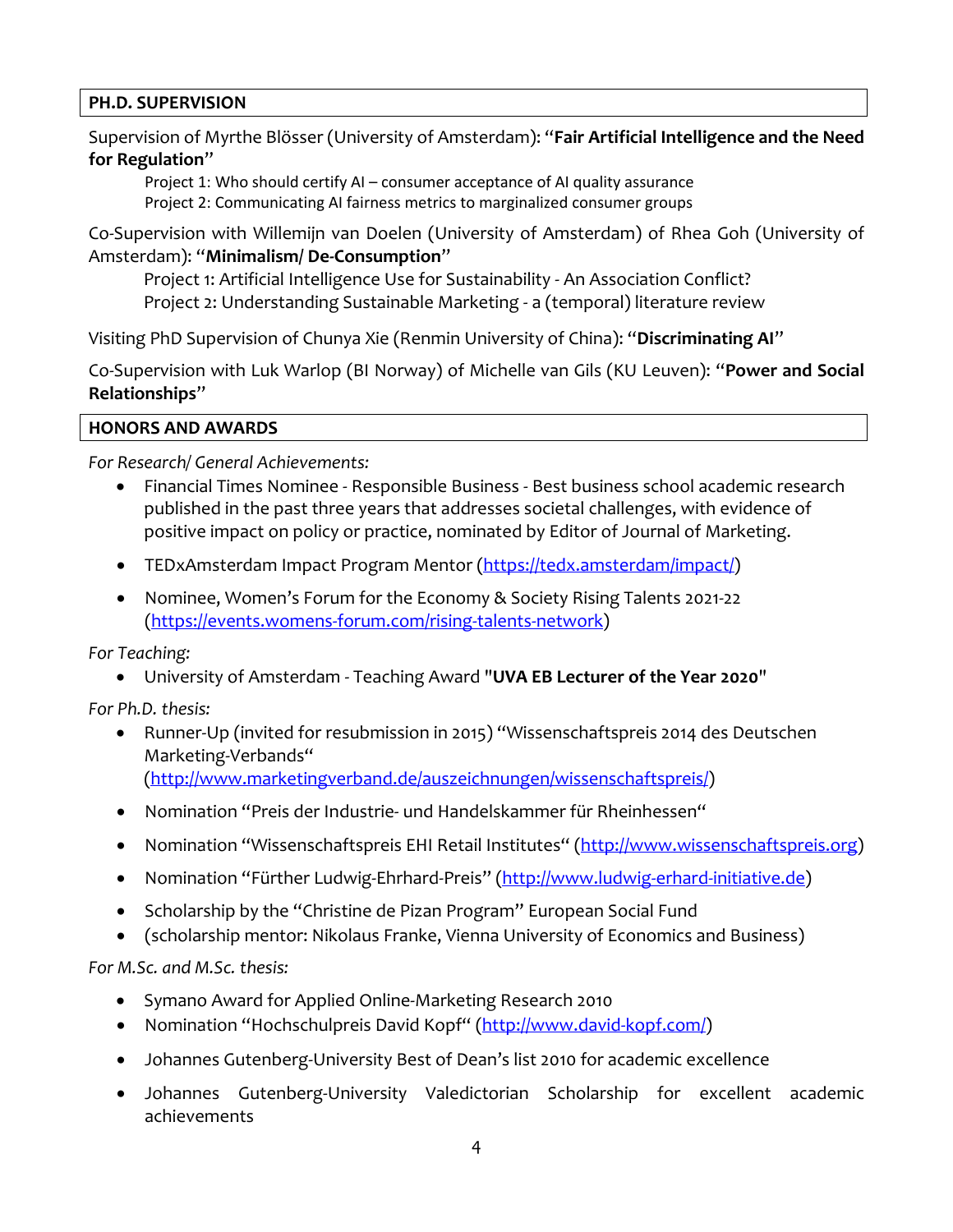## **RESEARCH GRANTS**

| NWO - a HUman and Mathematical Approach to Implementing and Navigating Explainable and |                        |
|----------------------------------------------------------------------------------------|------------------------|
| Responsible AI                                                                         | (61.500.000, 00)       |
| Think Forward Initiative                                                               | (6, 34.960, 00)        |
| Fonds Wetenschappelijk Onderzoek (FWO): Postdoctoral-Fellowship                        | (€168.461,00)          |
| KU Leuven Internal Funds (F+ Scholarship): Postdoctoral-Fellowship                     | $(\epsilon$ 48.000,00) |
| German National Merit Foundation: Ph.D.-Fellowship                                     |                        |

#### **INVITED TALKS**

"Discriminating AI and the Better-than-Human Response", HEC Lausanne, Switzerland, 2022.

"Sharing Behavior for Data about Others", Erasmus University, Netherlands (virtual), 2021.

Better Marketing for a Better World Initiative - Seminar "Health & Wellbeing" (virtual), 2021.

"Sharing Behavior for Data about Others", BI Business School Oslo, Norway (virtual), 2020.

"Mechanistic Dehumanization", University of Southern California, USA, 2016.

"Mechanistic Dehumanization", Utrecht University, Netherlands, 2016.

"The Present is not the Present", Vrije Universiteit Amsterdam, Netherlands, 2016.

"When Stress Meets Stress and Power Meets Preferences", KU Leuven, Belgium, 2013.

"Consumer Stress and Coping", Vienna University of Economics and Business, Austria, 2013.

#### **CONFERENCE PRESENTATIONS**

Note: This selection does not contain presentations by co-authors.

"Discriminating AI and the Better-than-Human Response", EMAC Conference, Budapest, Hungary, May 2022.

"Feeling Like a Machine", Society for Consumer Psychology Annual Winter Conference, Virtual, March 2021.

"Virtual Reality and Saving Motivation", Association for Consumer Research Annual Conference, Virtual, October 2020.

"Feeling Like a Machine", La Londe Conference, Toulon, France, June 2019.

"Sharing your Data versus mine – The Role of Social Orientation", EMAC Conference, Hamburg, Germany, June 2019.

"Feeling Like a Machine", TPM Conference, NYC, USA, May 2019.

"Feeling Like a Machine", EMAC Conference, Glasgow, Scotland, May 2018.

"Feeling Like a Machine", Society for Consumer Psychology Conference, St. Petersburg, USA, February 2016.

"The Present is not the Present", Association for Consumer Research Conference, New Orleans, USA, October 2015.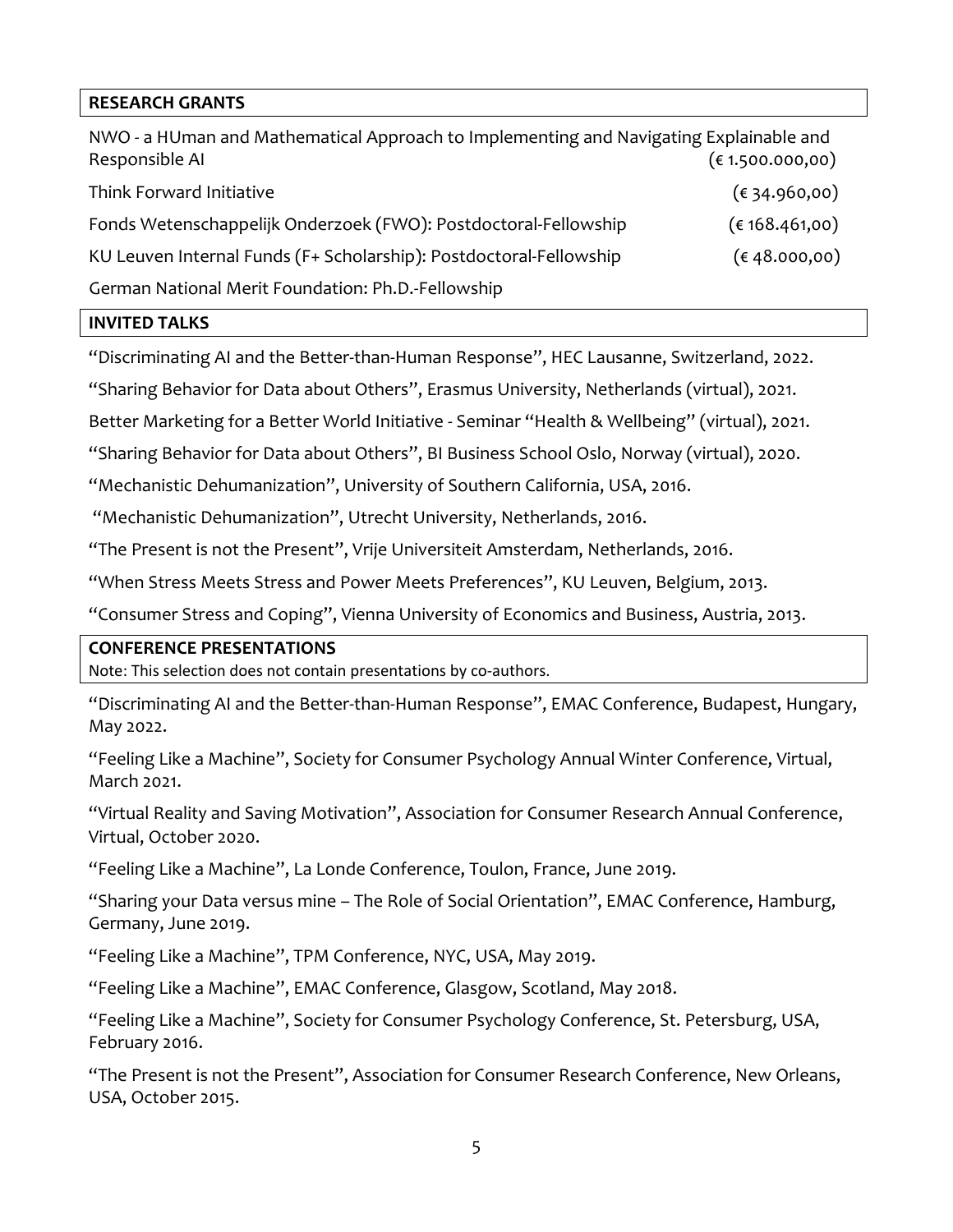"Feeling Like a Machine", Society for Consumer Psychology International Conference, Vienna, Austria, June 2015.

"The "Bigger" Company Responsibility – When one Bad Product Harms a Country's Image", AMS Annual Conference, New Orleans, USA, May 2012.

"Me and My Cozy Security Blanket – The Role of the "Feeling of Care and Security" in Advertising", AMA Summer Marketing Educators' Conference, San Francisco, USA, August 2011.

"Perceived Testimonial Age and Brand Age Perception", Brand Management Thought Leaders Conference, Lugano, Switzerland, March 2011.

"I want it my way! – Consumer's Adoption of Mass Customization in Web 2.0", GFA Conference on Quantitative Marketing 2010, Vienna, Austria, September 2010.

"Alike, but Different? The Role of Post-Crisis Communication in Lowering a Scandal's Impact on a Company's Reputation", EMAC Conference, Copenhagen, Denmark, June 2010.

## **TEACHING QUALIFICATIONS, AWARDS & EXPERIENCE**

Dutch Teaching Qualification - Basiskwalificatie Onderwijs (BKO)

IMD Executive Leadership Essentials Qualification

Teaching Award "**UVA EB Lecturer of the Year 2020**"

*At University of Amsterdam:*

Undergraduate programs:

• Marketing

Master of Science programs:

- Disruptive Innovation Marketing
- Thesis Proposal Course
- Consumer Behavior
- Theories of Marketing
- Thesis supervision

Executive programs:

- Consumer Behavior in the Age of Big Data and Technology
- Technology Ethics
- Thesis supervision

## *At KU Leuven:*

Master of Science programs:

- Social Marketing
- Consumer Behavior
- Thesis supervision

Executive programs:

- Consumer Behavior in the Age of Big Data and Technology
- Technology Ethics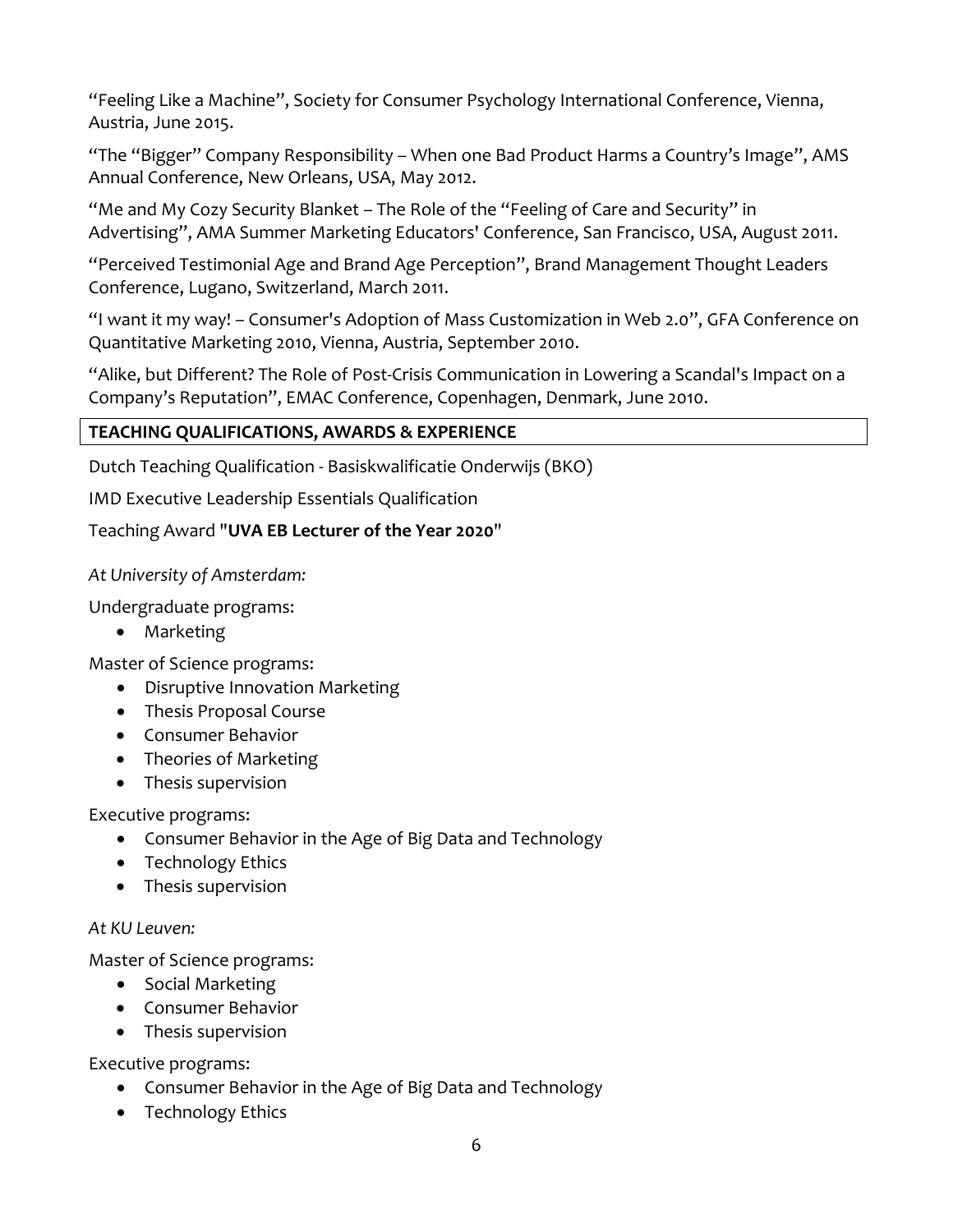## *At Johannes Gutenberg-University:*

Undergraduate programs:

• Introduction to Marketing

Master of Science programs:

- Marketing Research
- Marketing Instruments
- Marketing Intelligence
- Thesis supervision

*At other institutions:*

- Hotel School The Hague, the Netherlands: HighTech HighTouch Disruptive Innovations in the Hospitality Sector (Executive program)
- Tilburg University, the Netherlands: Thesis Supervision (Master of Science program)
- IT DEL, Indonesia: Marketing (Undergraduate program)
- Friedrich Alexander University, Germany: Experimental Research (Master of Science program)
- VWA Wiesbaden, Germany: Humanoids and Intelligent Products (Executive program)
- Dongbei University, China: Marketing Communication (Master of Science program)

## **EDITORIAL AND REVIEW SERVICE**

*Ad-hoc Reviewer:* 

- International Journal of Research in Marketing
- Journal of Public Policy and Marketing
- Conferences: ACR Conference, SCP Conference, AMA Conference, EMAC Conference

## **PROFESSIONAL SERVICE**

*At University of Amsterdam:* 

- Member of Diversity & Inclusion Committee (Faculty of Economics and Business)
- Head of Job Market Committee (1 round, TT hire)
- Organizer Social Marketing Club
- Coordinator of the Marketing Brown Bag Seminars

## *At KU Leuven:*

• Management of the group's consumer laboratory

*At Johannes Gutenberg-University, German-French University (DFH/UFA):*

- Manager of the German-French Double Degree Bachelor Program
- Program conception, program accreditation, program management

*At European Marketing Academy:*

- Member of the Organizational Committee, 44th Annual Conference EMAC
- Track Chair "Collaboration Groups", 44th Annual Conference EMAC